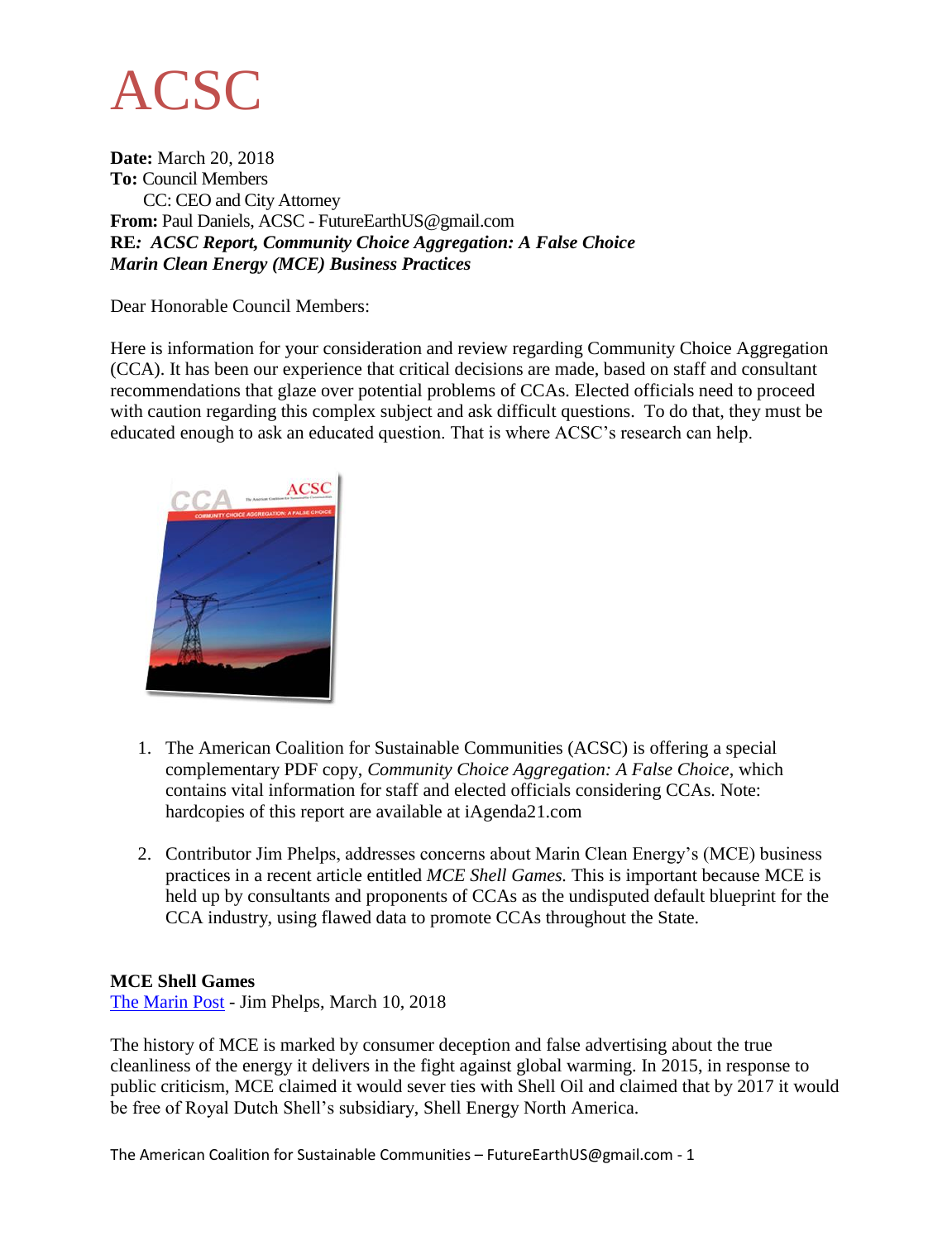

Following mounting public criticism, MCE also promised to cease its use of renewable energy certificates, known as [RECs.](https://marinpost.org/blog/2016/4/17/kate-sears-dirty-secrets-part-i-of-two-parts?query=mce§ion=) This latter commitment garnered the support of the Sierra Club, whose attorney's referred to the use of RECs as "deceptive marketing" when PG&E proposed using these instruments in its now-abandoned "Green Option" that was proposed to compete with MCE.

#### **Out with Shell...**

In 2017, without fanfare, MCE's full services contract with Shell expired. Long-time critics and environmentalists watched in anticipation for this new day to arrive, when the misdeeds and misdirection's of MCE and its CEO, Dawn Weisz, might cease along with MCE's exports of cash to Royal Dutch Shell in the Netherlands – which, to date, top one-half *billion* dollars.

However, with MCE there is frequently a caveat.

Even though MCE announced it would no longer engage Shell with a "full-services" contract, a pipeline of energy purchases continued to flow to the oil giant. Those contracts ranged from \$10,000 to a [\\$27.3 million contract](http://docdro.id/QUfvI2u) that Weisz executed last month.

In a curious twist, MCE Chair Kate Sears was embroiled in a conflict of interest charge in late 2017, because she held Royal Dutch Shell stock while voting on MCE contracts with Shell. According to Supervisor Sears' Form 700 filings with the County of Marin, she also holds stock in Exxon-Mobil, Phillips 66, Occidental Petroleum, BP, Total (French oil company), Conoco Phillips, Chevron, and oilfield services company Schlumberger.

Nevertheless, with Shell's departure as manager of MCE's energy portfolio and energy scheduling, MCE was in immediate need of expertise to fill that void.

### **… in with conflicts of interest and investigations**

MCE received six bids from firms that proposed managing MCE's energy portfolio and scheduling energy deliveries. MCE awarded a contract to [ZGlobal](http://docdro.id/fofbfFq) by unanimous vote of the board, in June 2016. Part of the justification for selecting ZGlobal was that it offered what's known as "shadow settlement" services, which is a parallel reconciliation of the myriad of charges accrued during the delivery of electric power.

Ironically, Weisz ignored a public question about shadow settlements in 2009, when she brought her MCE entourage to Novato, seeking support for the pending launch of her fledgling enterprise.

MCE presumably conducted due diligence on ZGlobal, but it failed to identify that the company had caught the eye of investigators who were zeroing in on its conflicts of interest and doubledealing with southern California's Imperial Irrigation District (IID). [The Desert Sun,](https://www.desertsun.com/story/tech/science/energy/2017/12/21/imperial-irrigation-district-zglobal-iid-rooftop-solar-net-metering-coachella-valley-indio/907593001/) which was central to exposing financial improprieties, identified nearly \$100 million in billings and nowcancelled contracts involving ZGlobal. Those issues remain open.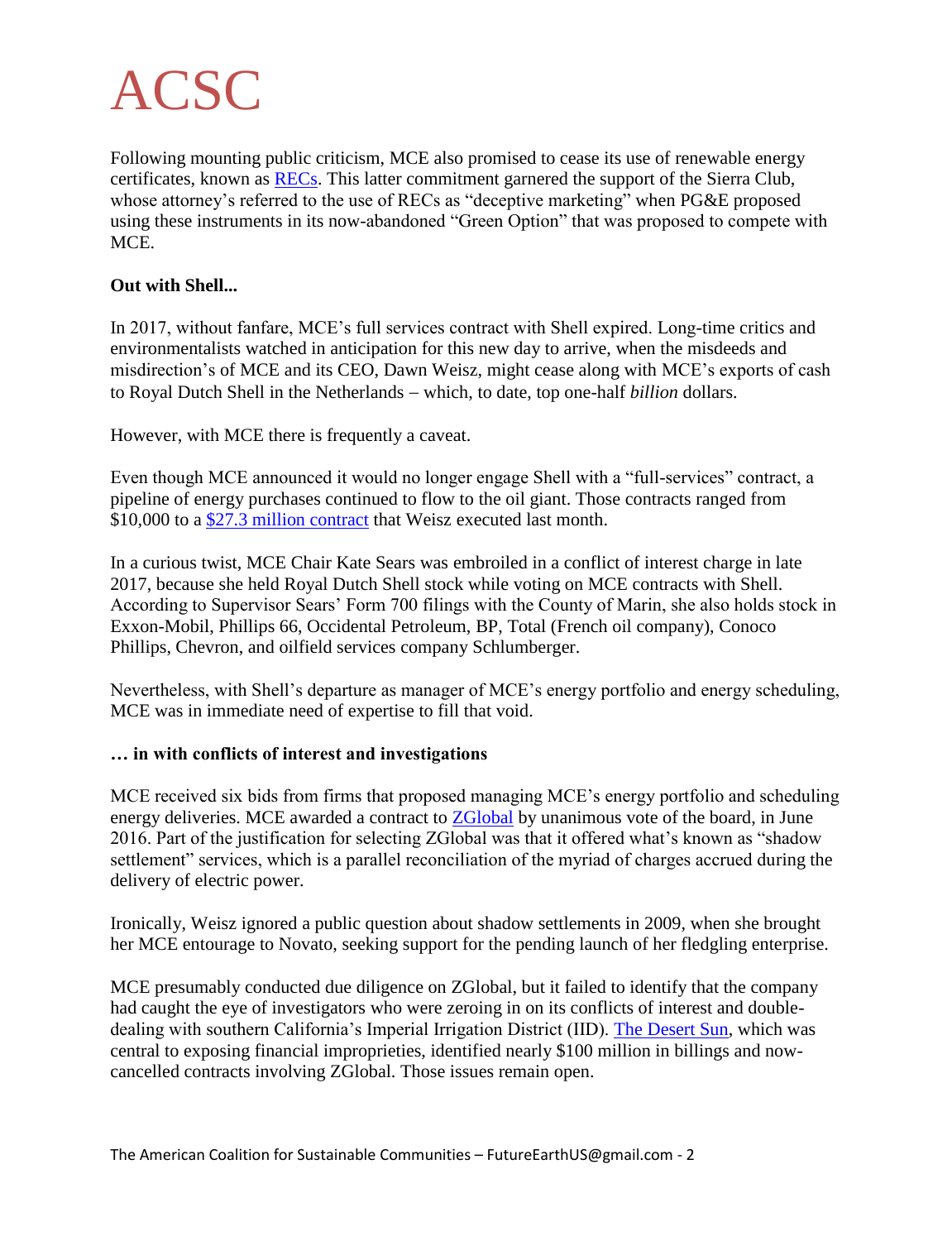ZGlobal will have a close relationship with MCE, particularly as pressure mounts for MCE to deliver on California's growing requirement for increased energy volumes starting in 2021. These needs will include solar development, engineering, and procurement of energy from new renewable resources. Many of these areas are similar to those at IID.

### **Birds of a feather?**

MCE's selection of ZGlobal is telling of its decision-making and its peculiar attraction to companies embroiled in controversy. Previously, MCE became involved in a 120 acre solar development that failed, due in large part to [less than competent](http://docdro.id/GAlhLxl) management by MCE.

North American Power Group (NAPG) was to construct a 15 megawatt solar farm outside Sacramento, in Rocklin, California. MCE's technical consultant, Kirby Dusel (Pacific Energy Advisors, located in Folsom, California, where ZGlobal is also located) referred to the contract with NAPG as a "fleeting" opportunity when recommending Rio Solar to MCE's board.

In reality, Rio Solar existed only as a concept. While MCE's technical consultants failed to grasp the multi-year time requirement for environmental reviews, MCE's board believed Rio Solar was just months away from commercial production.

After coming to terms with NAPG's zero-progress, including a sudden announcement to relocate the planned solar farm 300 miles south to Bakersfield, Rio Solar was quietly [cancelled](http://docdro.id/PsEU8ue) by Weisz.

The absence of Rio Solar's energy was the equivalent of Marin County's *entire residential electric load for three months*. Contrary to its prior assurances, MCE covered the clean energy shortfall with  $RECs$ .

NAPG itself subsequently came under Department of Justice investigation (eighteen months ago NAPG settled charges involving its carbon sequestration project with the Department of Energy). The DOJ found NAPG's owner ["fraudulently](https://www.justice.gov/usao-wdpa/pr/colorado-energy-company-executive-pleads-guilty-filing-false-claim-against-us) transferred millions of dollars of award monies into his personal bank account and used the award monies to fund an extravagant lifestyle."

MCE's controversy was not limited to NAPG.

MCE entered into a \$190 million solar contract with a San Diego company by the name of enXco. MCE selected the firm over California's SunPower and domestic supplier LSPower. Weisz was careful to refer to "enXco," ignoring the identity of the company that actually owned enXco, when trumpeting the solar contract to Marin cities, during MCE's update tour about MCE's success.

A firestorm ignited when Marin residents discovered that enXco was a subsidiary of Électricité de France (EDF), the world's largest nuclear power company, headquartered in Paris.

The uncovering of EDF, which should have been an embarrassment for Weisz, who also touted MCE's rejection of nuclear power and calls for the closure of PG&E's Diablo Canyon nuclear power plant, only galvanized her resolve about retaining her rightful place as MCE's leader.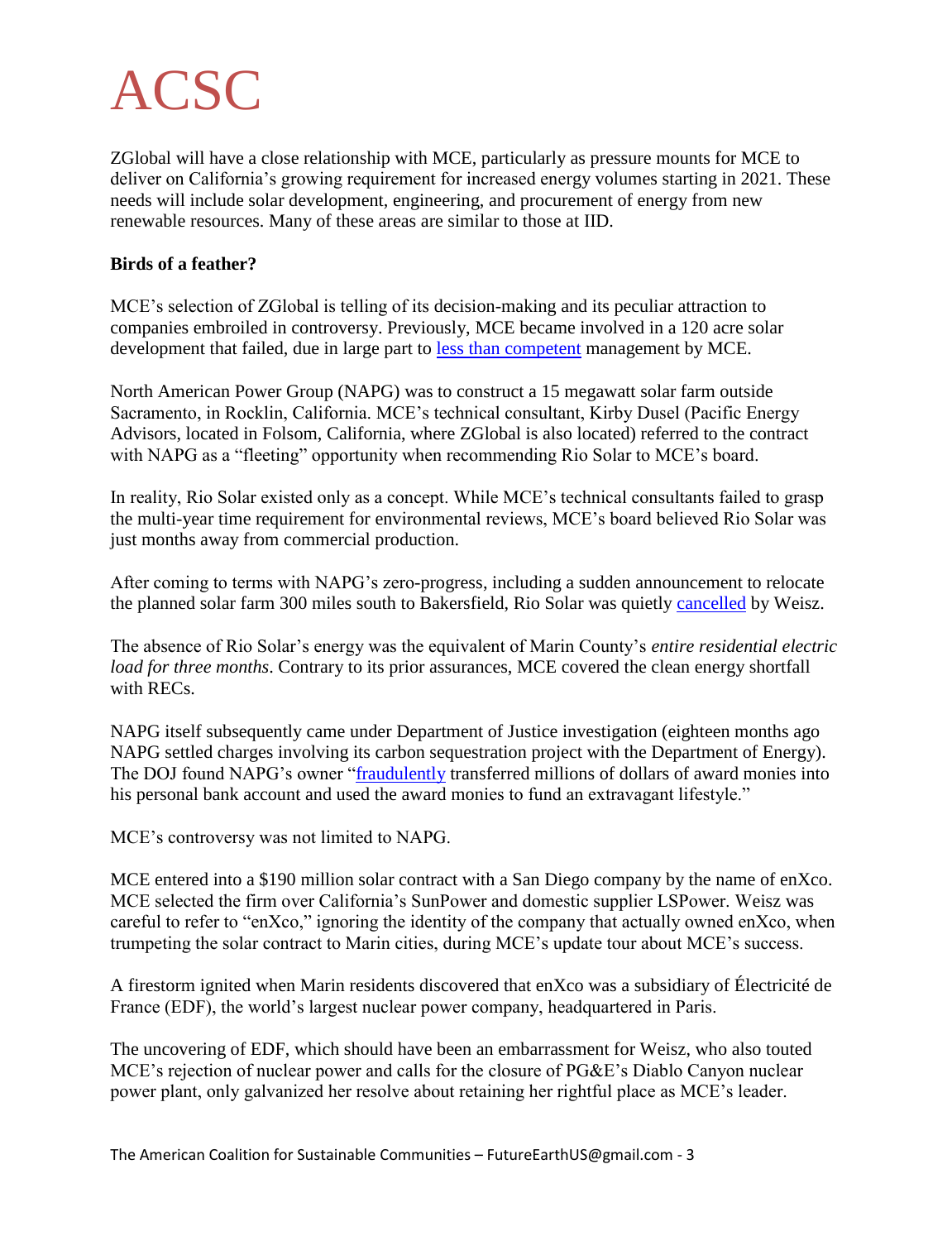MCE went on to execute a 20-year contract valued at \$200 million for energy from "Desert Harvest." MCE's website, which identifies the 2016 agreement under its key documents as [Resolution T2016-01](https://www.mcecleanenergy.org/wp-content/uploads/2016/11/Resolution-T2016-02-Aprvng-PPA-with-Antelope-Expansion-2-LLC.pdf) takes viewers to some other agreement. According to a table in MCE's 2018 Integrated Resource Plan, Desert Harvest is owned by EDF.

To most public administrators, MCE's behavior would have been awkward for an agency that claimed transparency and community allegiance as justification for its existence compared to PG&E.

### **None of it mattered**

For Weisz, a former county Planner earning [\\$54,000](http://docdro.id/KOvrYME) per year and now making \$320,000 at the helm of MCE, all of this was simply noise as Shell faded from the headlines. ZGlobal marked the close to a public relations fiasco.

With Shell's departure, Weisz & company wiped their hands and declared they had delivered on what was promised to the public. Shell was gone. That box was checked... in pencil.

Now it was time for Weisz to get back to work.

There were issues involving MCE's shifting positions on RECs; and operating costs that MCE and other CCAs had, for the time being, off-loaded onto PG&E. And, most urgent of all a looming threat to CCA independence and its "self-regulated" existence from the utilities commission that was beginning to piece together energy **problems** in California that were caused by CCAs.

But first things, first. Weisz's immediate priority was the continued shaping of the public narrative in order to better position MCE's public relations and to offset its critics. To achieve that, Weisz invoked a familiar posture that compelled her onlookers to take up a rallying cry, that caused local media to come to MCE's defense, that compelled MCE's board to circle the wagons around the MCE enterprise and cede its judgment to her.

### *The "Victim" --* **Take 1:**

When MCE launched into business in May 2010, PG&E sent a letter alerting customers to be aware of a coming energy change, that they would be switched into a program known as Community Choice Aggregation. PG&E's [letter](http://docdro.id/6j8MKRp) was information only -- neutral on the merits of CCA. Compared to MCE's Opt-Out notice, the primary difference was that PG&E's font size was large and easier to read, whereas MCE's notice was small and had the appearance of [junk mail.](http://docdro.id/YRVSuZ3)

In response, Weisz acted as if she couldn't believe PG&E's egregious behavior. How dare the big utility company engage in these anti-CCA practices by sending such a letter. PG&E was acting contrary to AB 117, the law that created CCAs. Could the California Public Utilities Commission (CPUC) please help her reign in PG&E's anti-competitive actions?

That plea prompted the CPUC to shut down PG&E's conversation about the advent of CCA with its customers. If PG&E protested, the Commission was ready to levy heavy fines. And if any

The American Coalition for Sustainable Communities – FutureEarthUS@gmail.com - 4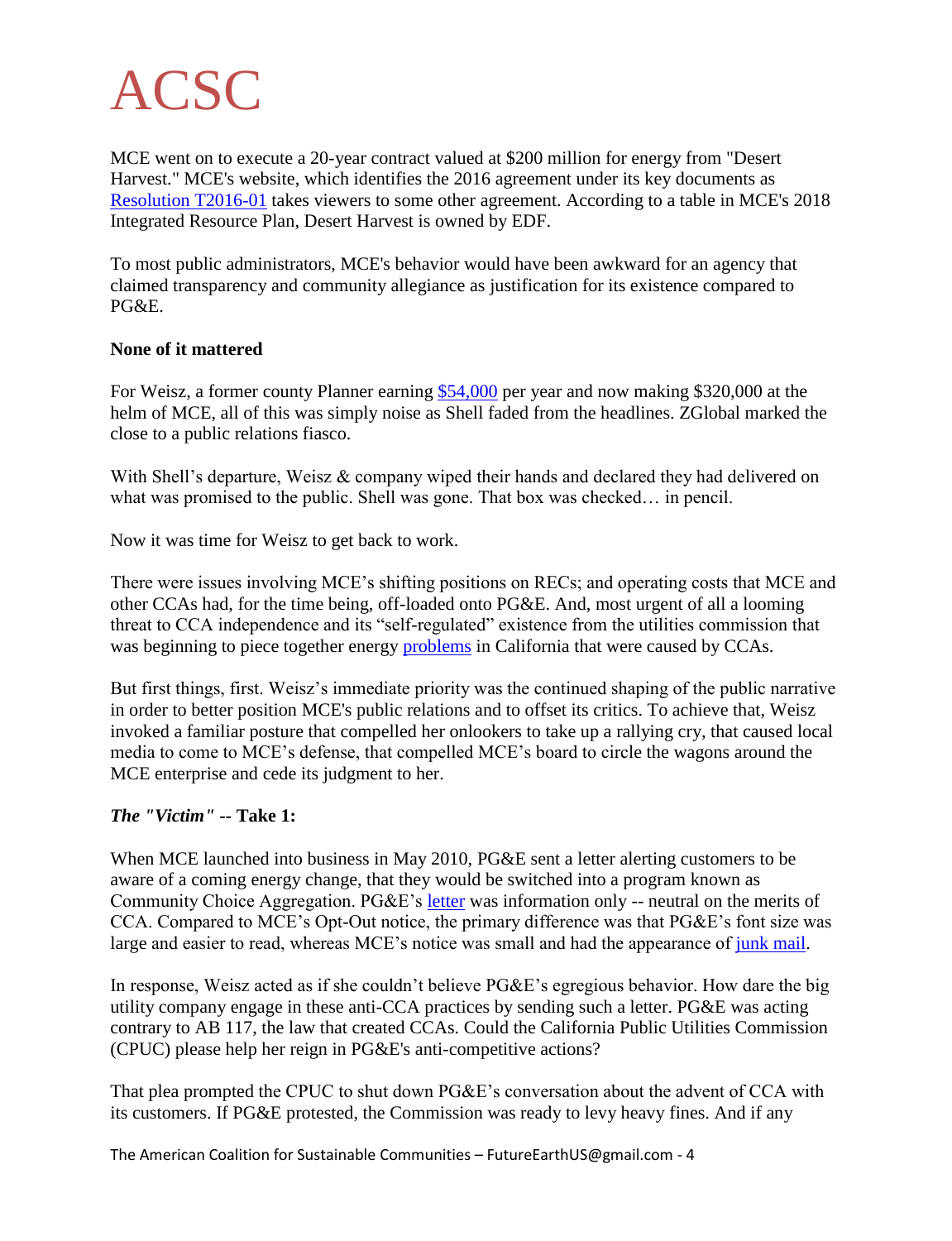customers called PG&E with questions, the utility was to remain neutral while those customers were switched into MCE.

Ironically, at the same time that the CPUC shut down PG&E's voice, Marin consumers, who lacked an arbitrator, were complaining about MCE's [unfair](https://www.docdroid.net/jfNuanW/master-cca-optout-problems-letters.pdf) Opt-Out practices.

## **Victim of the Unions & Sacramento – Take 2:**

California legislators reacted to the shortcomings of CCAs, by introducing AB 2145. The legislation would change the Opt-Out mechanism to Opt-In, meaning consumers would have to take action and elect to sign up for the program, rather than automatically being enrolled, thereby eliminating concerns of gaming and manipulating the Opt-Out enrollment system.

AB 2145 created an instant backlash in the CCA community, who feared that they would not be able to build their businesses without the automatic enrollment feature. MCE claimed that AB 2145 was part of grand scheme that threatened jobs, cost savings, renewable energy, and of course, "choice"

Of note, with the exception of three solar jobs that MCE claims, MCE has not created any ongoing, full-time jobs in Marin, except those of its staff. MCE's last cost savings compared to PG&E was *[six-hundreds of 1%,](https://marinpost.org/letters/2017/02/09#7068)* and its contribution to the renewable energy through the solar farms constructed through its "feed-in tariff program" is *one-tenth of 1% of its total energy load*.

A feed-in tariff is where a developer funds the complete construction of a solar farm and then receives a guaranteed fixed-payment for each megawatt-hour of energy that is delivered to MCE for resale. Except for public relations, MCE's feed-in tariff program has been a financial loss – MCE pays more than twice current market prices for its feed-in tariff energy.

To combat AB 2145 legislative efforts, Weisz again positioned MCE as a victim of what she termed were PG&E's unfair business practices.

MCE told the CPUC and State Senators of the Energy, Utilities, and Communications Committee that private parties, including the International Brotherhood of Electrical Workers (IBEW), were distributing "very inaccurate and misleading information" about Shell and AB 2145. MCE also included this writer in those complaints. (My MEA truth.org site was abandoned after Marin Clean Energy rebranded itself "MCE" and no longer referred to anything as "MEA" (Marin Energy Authority). [www.MEAtruth.org](http://www.meatruth.org/) was purchased by MCE when the URL license lapsed, ostensibly to eliminate the possibility of my resurrecting an unmaintained site where controversial information resided along with a library of source documents.)

MCE asked the CPUC to [shut down](http://docdro.id/VcVpUcb) public discourse about MCE – a government agency -- and Shell and, most importantly, AB 2145.

The IBEW's letter responding to MCE is included [here.](http://docdro.id/y8OrPfs)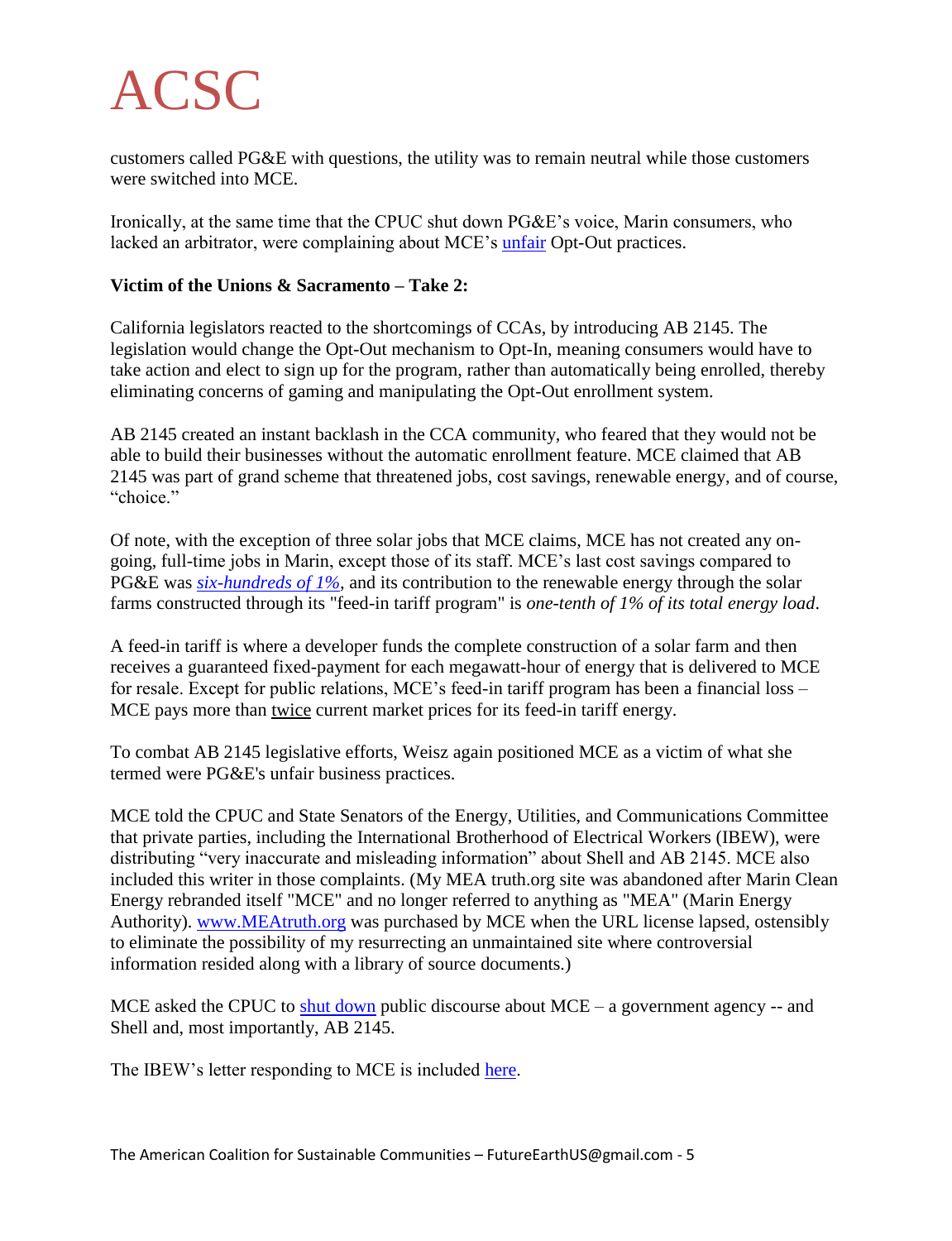Even though the CPUC did not act on MCE's request, MCE successfully set the foundation for its showdown in Sacramento. CCA proponents packed the legislative chambers for a final vote on AB 2145.

MCE told legislators that the Opt-Out mechanism was its birthright, and that MCE could not survive without it when everyone was spreading rumors and bad news about MCE.

Besides, MCE claimed, communities everywhere were benefitting by its significant [reductions](http://docdro.id/bDlaHFA) of greenhouse gas (GHG) emissions compared to PG&E in the fight against global warming. (MCE averages 43% higher GHG emissions per megawatt-hour than PG&E from 2011 through 2015, the last year of available data).

State Senators took the temperature of the room and determined their re-elections were better assured if they didn't alienate voters. AB 2145 was defeated, preserving CCA's Opt-Out / automatic enrollment program.

### **Shaping the MCE Board's perception**

MCE's board is comprised of municipal councilmembers from each city or town that MCE serves. None of the members are energy professionals and so they rely on MCE staff for technical guidance. Competent boards require a rudimentary understanding of the business they govern.

According to MCE's board meeting minutes from June 2014, the board did not understand even the basic component of renewable energy, known as ["Bucket 1.](http://docdro.id/sLJBanf)" This was after four years of operations.

This meeting occurred after MCE was exposed for **doctoring** its annual greenhouse gas emission rates after PG&E's unexpectedly lower number was published. Two years later, MCE was exposed for [rebranding](http://docdro.id/6qQ6eSI) coal-fired imports into California that it reported as "clean" energy deliveries to its customers.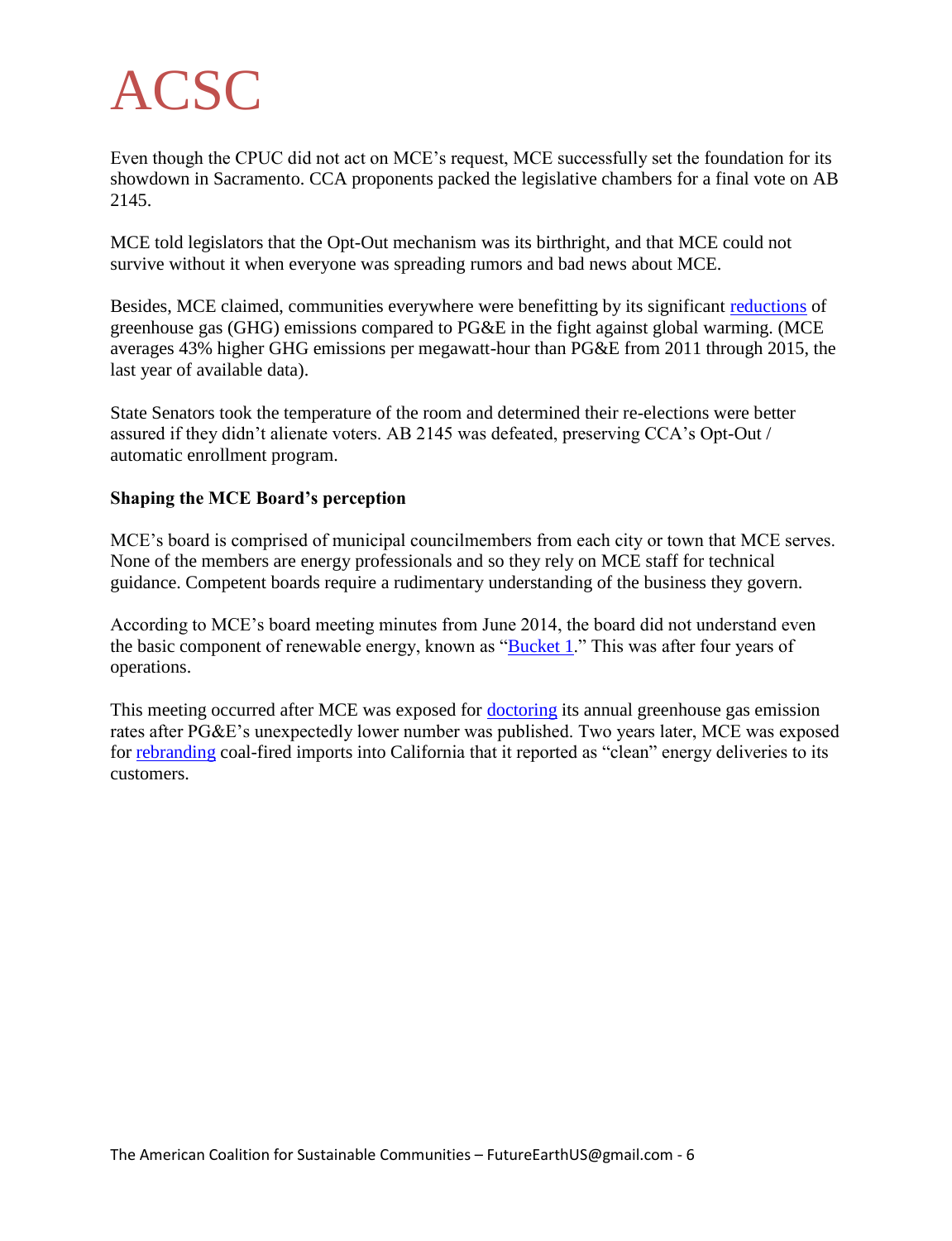# **MCE's Annual GHG Emission Rates**

Unbundled RECs removed; corresponding actual Greenhouse Gas (GHG) emissions applied per AB 1110



2016 data not yet available

In both cases, Weisz authored letters that obfuscated details from her board of non-energy professionals.

If there was any hope of someone directing MCE to begin operating with integrity, it wasn't going to come from a board that took its cue from its CEO.

In her first letter, regarding MCE's altering its annual GHG emission rate numbers, Weisz wrote that "MCE made a commitment to deliver a lower emission factor than PG&E, and that commitment was honored." MCE's revision-after-PG&E-announced-its-numbers was merely a ["true up.](http://docdro.id/s48Zkik)"

MCE board meeting minutes, dated the same day as Weisz's true up letter, identify that "Ms. Weisz responded to questions from the board specifically related to the correspondence received from Mr. Phelps."

It is doubtful that Weisz shared thoughts with her board that were similar to those of California Air Resources Board Chair, who, five days later, wondered if MCE was engaged in [consumer fraud.](http://docdro.id/zTMFAgU)

The American Coalition for Sustainable Communities – FutureEarthUS@gmail.com - 7